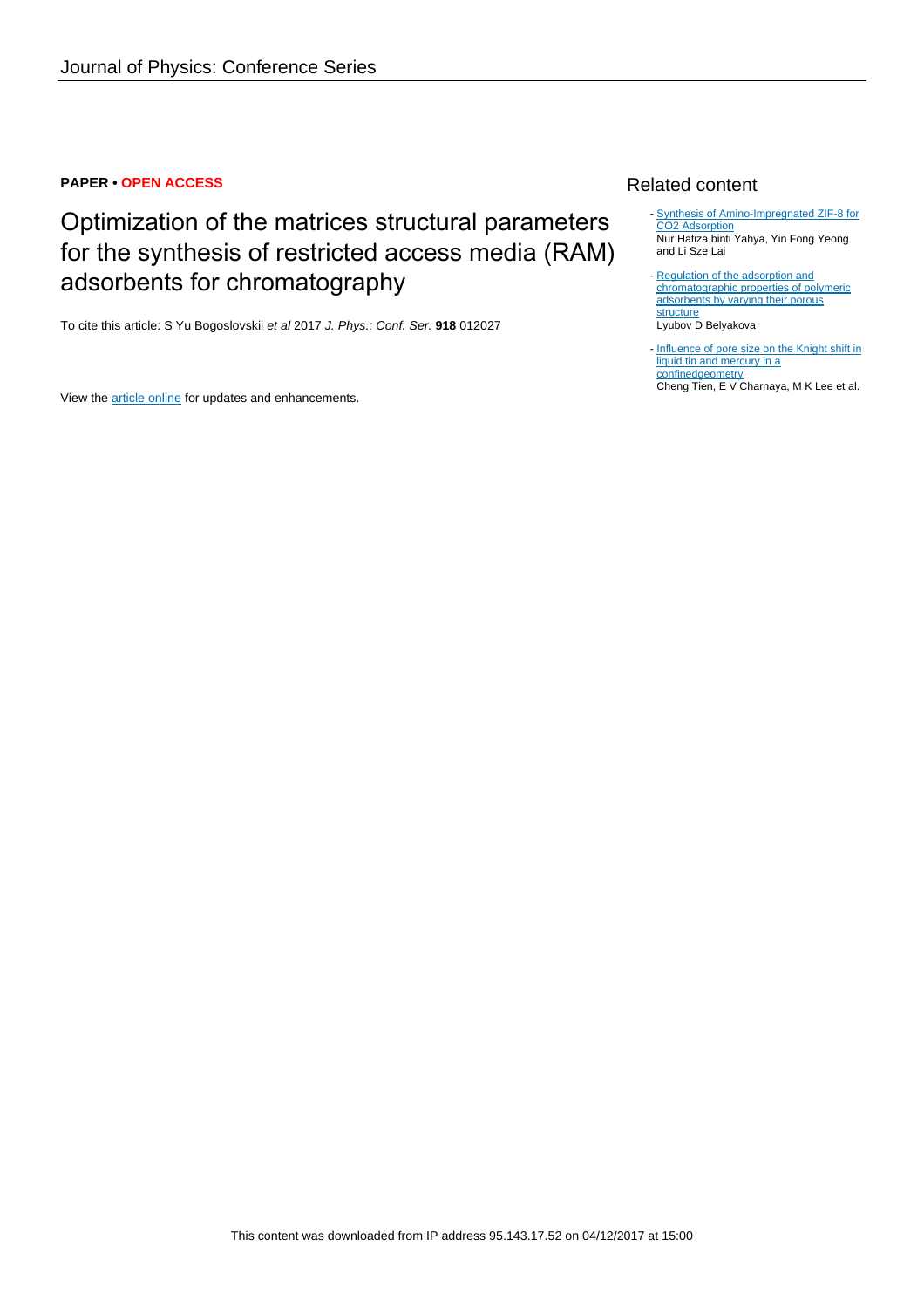## **Optimization of the matrices structural parameters for the synthesis of restricted access media (RAM) adsorbents for chromatography**

### **S Yu Bogoslovskii, V V Echeistov and V S Boldyrev**

Department of Chemistry, Bauman Moscow State Technical University, Moscow, Russia

### E-mail: [b.su@bmstu.ru](mailto:b.su@bmstu.ru)

**Abstract.** The geometric parameters of a matrix for the synthesis of restricted access media adsorbents are optimized, using mathematical modeling based on the basis of a globular model with tetrahedral and octahedral pores. For calculations were used the distribution curves of pore sizes obtained on the basis of the desorption branches of isotherms obtained via low temperature nitrogen adsorption. In contrast to the model of cylindrical pores, the calculation model of globular pores gives realistic values of the surface area of the silica with grafted hexadecylsilyl groups, due to the change of ratio of the amounts of tetrahedral and octahedral pores in the model. The obtained value of the surface area of the silica with grafted hexadecylsilyl groups is in good agreement with elemental analysis data. The obtained refined size of the mouth of the pores makes it possible to choose correctly the particle diameter of the external protective coating.

Most restricted access media (RAM) adsorbents are chemically improved modified silica obtained through the covalent binding of molecules on hydroxylated silica surfaces and specially selected to be effective for the required application tasks [1]. The most significant chromatographic feature of RAM is their ability to differentially interact with components of a chromatographic sample depending on the size of its molecules.



**Fig. 1.** Schematic structure of RAM adsorbent: (*1*) internal surface (alkyl groups); (*2*) external surface with a protective coating

1 Content from this work may be used under the terms of the[Creative Commons Attribution 3.0 licence.](http://creativecommons.org/licenses/by/3.0) Any further distribution of this work must maintain attribution to the author(s) and the title of the work, journal citation and DOI. Published under licence by IOP Publishing Ltd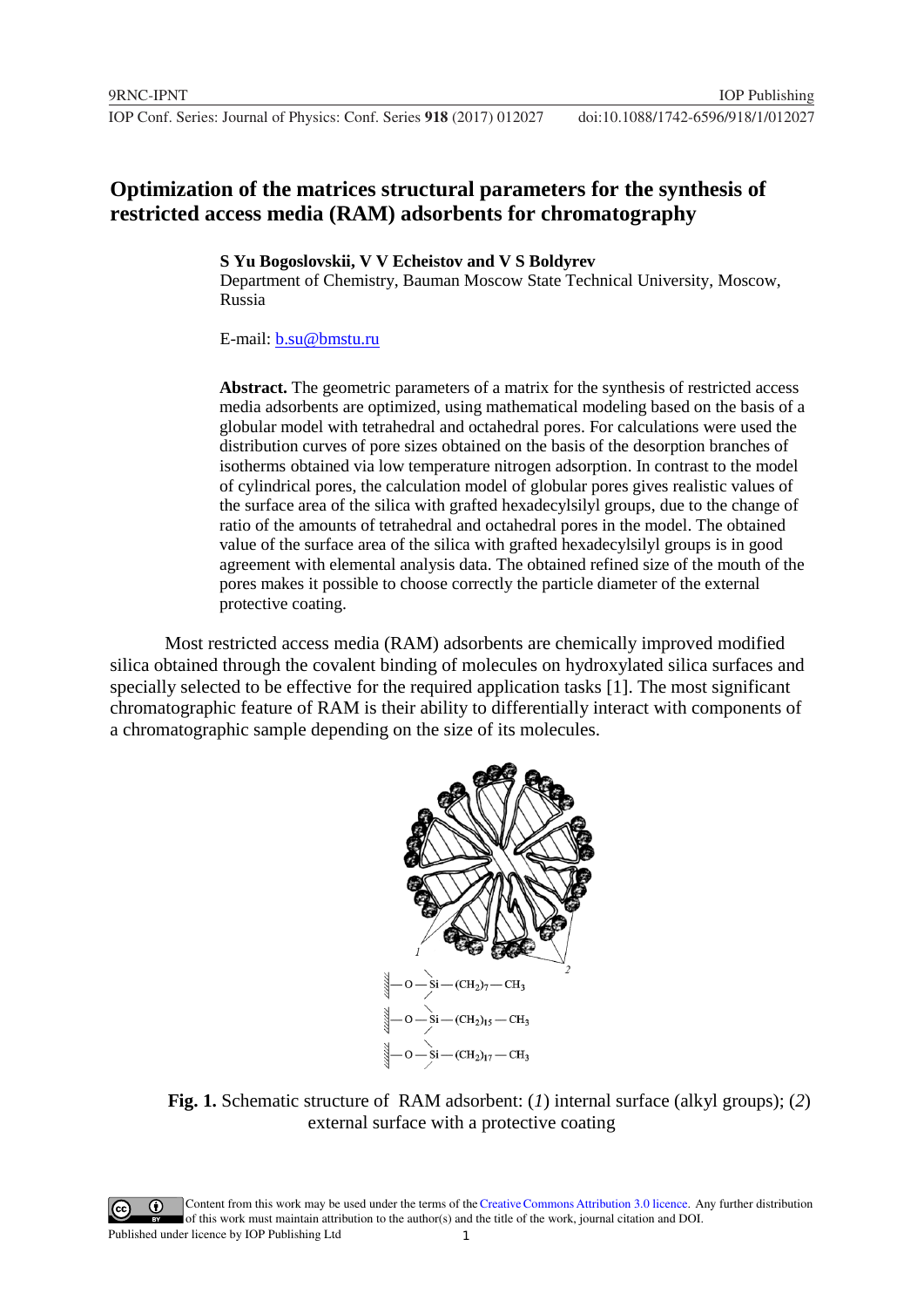| 9RNC-IPNT                                                            | <b>IOP</b> Publishing              |
|----------------------------------------------------------------------|------------------------------------|
| IOP Conf. Series: Journal of Physics: Conf. Series 918 (2017) 012027 | doi:10.1088/1742-6596/918/1/012027 |

The surface accessible to the macromolecules of the sample is inert to ensure the exclusion of macromolecules without separation and at a speed close to the speed of movement of the mobile phase. They quickly leave the chromatographic column, since they do not practically interact with the groups grafted on their external surface, while other components of the sample separation are implemented by one or more mechanisms through various interactions with the groups grafted on the inner surface, inaccessible to macromolecules. This allows us to inject complex samples, whose components differ substantially in molecular masses, into a chromatographic column [2,3].

About 70-80% of routine methods of analysis in high performance liquid chromatography (HPLC) are based on dominant method reversed-phase chromatography [1]. To use the existing methods it is necessary that the inner surface of RAM is allowed to work in the mode of reversed-phase chromatography, and the influence of external surface on the retention of low molecular weight components is minimal. It can be achieved through optimization of the structural parameters of the original silica matrix, which must be done as accurately as possible taking into account the chain length of grafted alkyl groups [2-4].

The structural and geometric characteristics of RAM adsorbents were controlled using a method of low-temperature nitrogen adsorption. Despite high informativeness this method, the data obtained should be used with care, since measurement conditions (gas phase; tempreture of 77 K) are far from conditions of RAM synthesis and use. Fig. 2 shows the adsorption isotherm of nitrogen on the silica with grafted hexadecylsilyl groups (*1*) and final RAM (*2*).



**Fig. 2.** Adsorption-desorption isotherms were obtained via low temperature nitrogen adsorption: (*1*) silica with grafted hexadecylsilyl groups; (*2*) final RAM adsorbent with human serum albumin on the external surface

There are three areas on the isotherm: a low-pressure area with no hysteresis; a medium-pressure area  $(0.4-0.9)$  with a hysteresis and a final area where adsorption increased considerably. The point near the origin of the hysteresis loop corresponds to the onset of capillary condensation in the narrowest pores. The lower closure point of hysteresis for nitrogen, corresponding to  $p/p_0 = 0.4$ , is responsible for cylindrical pore diameter of about 3.6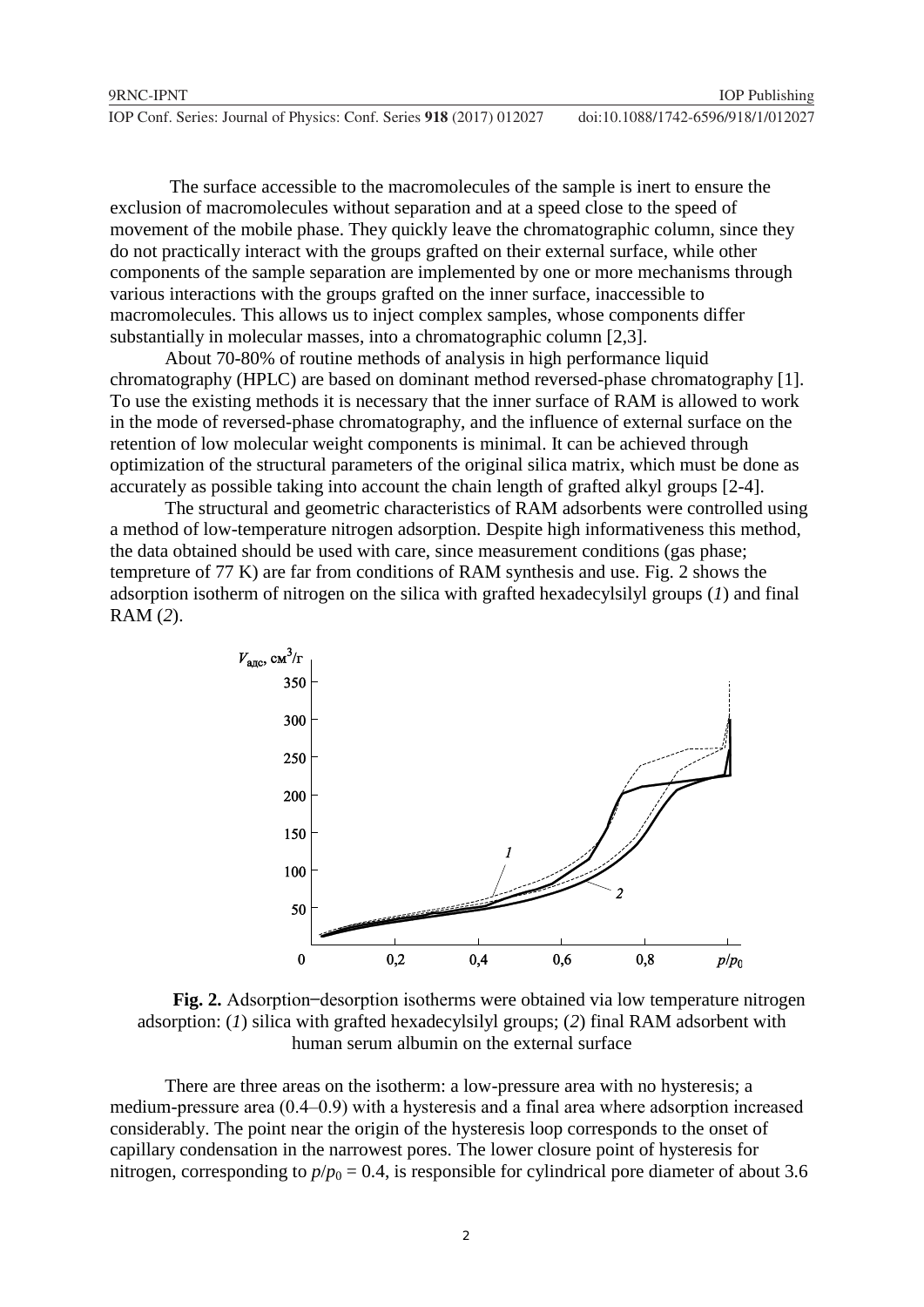**1234567890** IOP Conf. Series: Journal of Physics: Conf. Series **918** (2017) 012027 doi :10.1088/1742-6596/918/1/012027

nm. We can see that both isotherms (Fig. 2) are almost identical up to values of  $p/p_0 = 0.75$ . Isotherms therefore differ less if better silica is used. The changes in high-pressure area are associated with the influence of the wide pores geometry coating on the RAMs external surface.

Commonly used to estimate the structural parameters of the silica is the model of cylindrical pores. Fig. 3 shows three curves of pore size distribution, obtained from the desorption branches of the isotherms; pore size distributions were found with the capillary condensation equation for cylindrical pores.



**Fig. 3.** Differential curve of pore diameter distribution: (*1*) original silica; (*2*) silica with grafted hexadesylsilyl groups; (*3*) RAM

However, it does not convey the true geometry of the silica matrix. Silica is known to have globular structure and space of the pores formed by the voids between the globules of fused silica [1]. Therefore, the use of the model of cylindrical pores could hinder the correct selection of a source of silica and lead to a significant deterioration of the chromatographic properties of the finished RAM.

Application of a globular model, in contrast to the model of cylindrical pores, gives the real size of the mouths of the pores, effectively allowing you to compare the silica matrix parameters with the size of inert macromolecules to sample particles. Fig. 4 shows a representation of the octahedral (*1*, *2*) and tetrahedral (*3*, *4*) pores. The surface (*A*), marked in blue, is not modified silica, available for the nitrogen molecules. Between the blue and green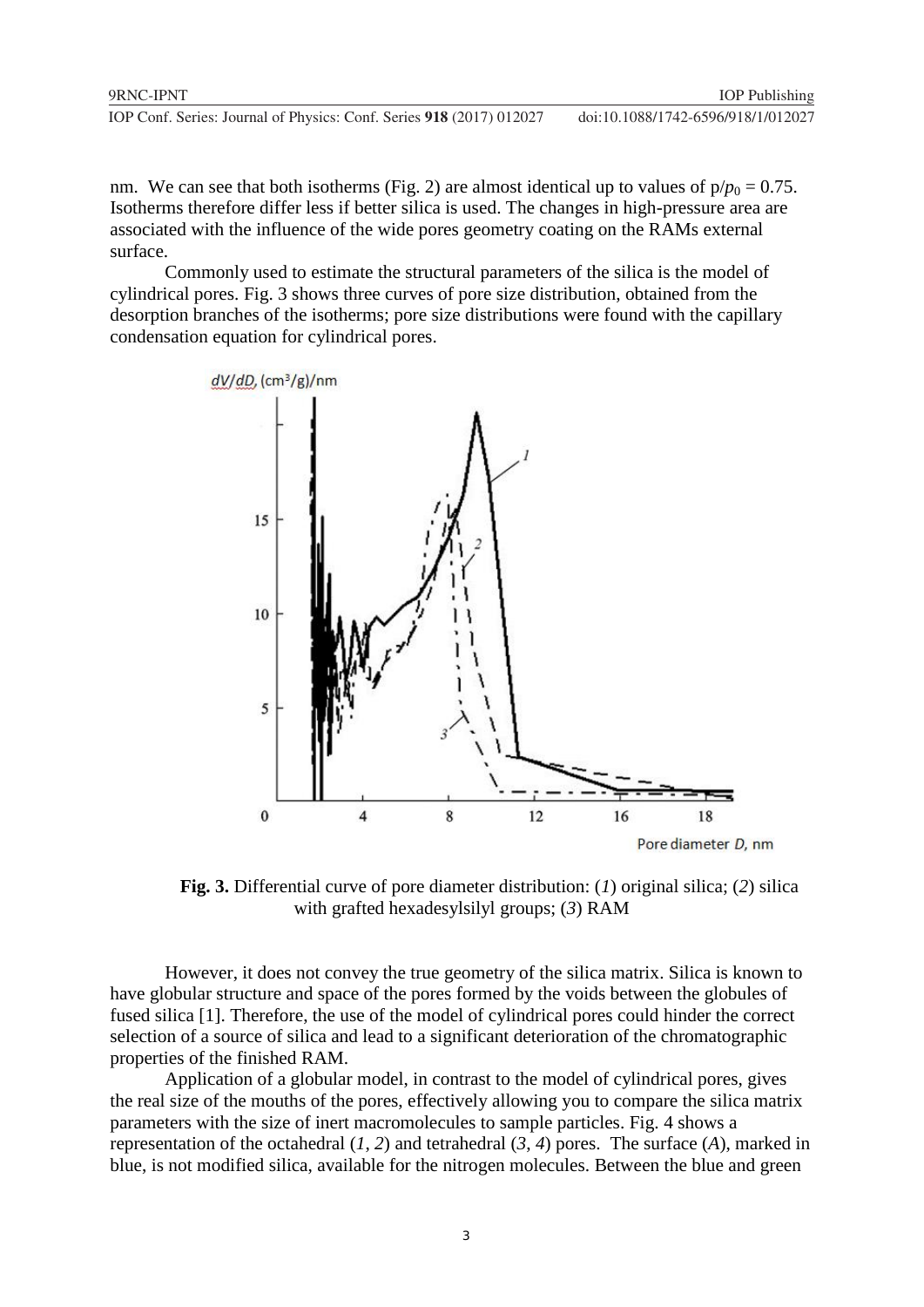**1234567890** IOP Conf. Series: Journal of Physics: Conf. Series **918** (2017) 012027 doi :10.1088/1742-6596/918/1/012027

areas there is a modified surface (*B*), partially accessible for the nitrogen molecules. In this region the layers of the modifier are closed, impeding the diffusion of adsorbate. In red (*D*) it is shown the mouth of the pores at the contact of the globules of silica; green (*C*) represents modified surface of silica globules fully accessible to the adsorbate.



**Fig. 4.** Representation of the octahedral (*1*, *2*) and tetrahedral (*3*, *4*) pores. Blue color (*A*) shown is not modified silica, (*B*) shows modified surface, partially accessible for the nitrogen molecules; in red (*D*) is shown the mouth of the pores; green (*C*) represents modified surface of silica globules

Globular proteins (e.g., albumin [2-4], which is modeled by ellipsoid is about 8.5 nm long [5]) or particles of inorganic nature with a modified surface modeled by a sphere of known diameter can be used as shielding particles. The shielding coating must not penetrate